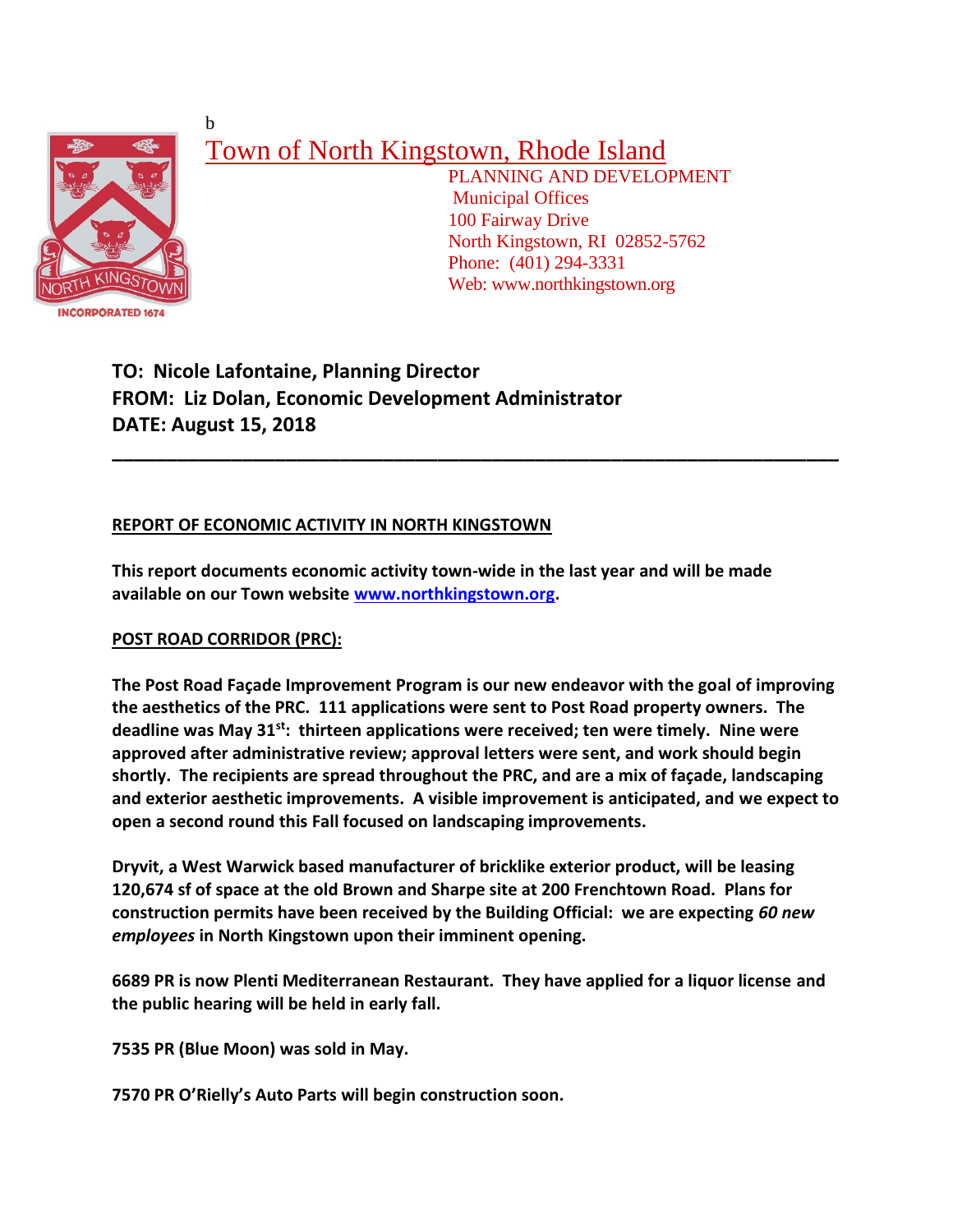**7835 (Gillian's) is closed and for sale. The assessed value is \$597,500.00 – the current asking price is \$1,299,900.00. Properties that are listed for prices well in excess of value have traditionally remained vacant for lengthy periods of time.**

**Discussions are ongoing for corner of Camp Ave (gas station and adjacent lot); engineers are meeting with the Town next week.**

**6670 PR Brewery at Great Harvest Bread Co. called "Beer to Earth" with hours of 3pm til 9pm. Brewing entities are licenses and regulated by the State.**

**The Tarbox property on Post Road is a 3-acre parcel with half under contract with Cumberland Farms. RIDOT and Army Corp of Engineers are currently cleaning out drains that cause flooding with the goal of removing property from the flood zone.** 

**Largest, of course, is Reynold's Farm: 650 units will be completed – development is a combination of single family, attached, duplexes, apartments and senior housing. Currently, two apartment buildings are underway, Phase 1 is almost complete with condominiums under construction, the first part of phase 2 is underway, and the affordable senior housing component of the project is under review by Rhode Island Housing for funding.**

**Camp Avenue – 9 duplexes (18 units) have master plan approval.**

**Sachem Road: 27 single family units are in the approval process and awaiting a public hearing for the preliminary planning stage.**

**Reynold's Farm North: Application received for 78 new homes; this is a new application, soon to proceed to the Planning commission for Preapplication review.**

**Harbor View: Potentially 20 new homes south of the State police barracks; 23-acre parcel of which 9.3 would remain as open space.**

**Saw Mill Square: 47 one-bedroom condominiums and 72 two-bedroom condos are built or under construction. For apartments, there are 24 one-bedroom units and 72 two-bedroom units. Revenue derived from Moran properties in 2017 for all apartments and condos under construction is \$102,137.18. Individually owned condos would generate a total of \$209,800 annually at full assessment; however, several have veterans and elderly exemptions that reduce tax liability.**

*\* As of January 30, 2018, there was approximately 41,300 square feet of vacant building space along Post Road. As of June 30, 2018, that number declined to approximately 33,600 square feet. Goals for FY 2019 include contemplating additional economic tools that*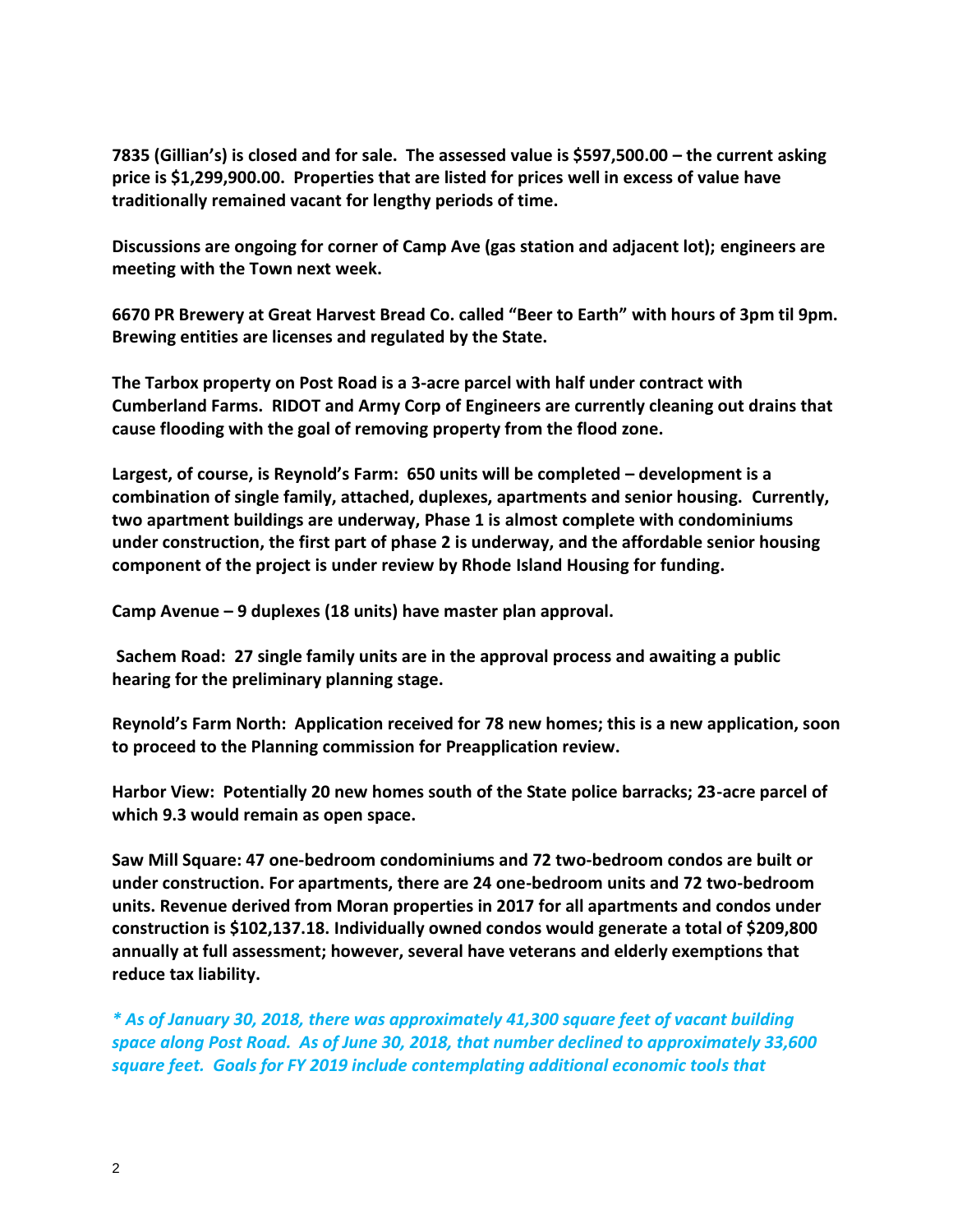*discourage long term vacancies and encourage the development of businesses that serve the needs of our residential population and the ever-growing workforce population at Quonset.*

*\*\****SIDEWALKS** *ON both sides of Post Road are call for in the Statewide Transportation Improvement Plan (STIP) for 2019-2010 (item 5120).*

*\*\****NATIONAL GRID EASEMENTS** *along Post Road continue to hamper the marketability of a number of parcels which are directly constrained by the easements. The Town Manager and the Town Council continue their efforts to engage the company and state leaders in an effort to solve this problem that is mutually beneficial to all.*

#### **WICKFORD**

**Sewer connections continue, and we predict growth in commercial activity during the coming year. Sewer construction is halted for the summer; after Labor Day, the line will be completed to 1A, and West Main St. will be repaved, and the disturbed sidewalks restored.**

**Annex: On April 24th, 2018, the voters approved of the sale of the Annex Building. On August 3, 2018 the Superior Court granted the Town's motion to sell the building to Eve Clulow (we executed the Purchase and Sales Agreement on March 28, 2018). We intend to move as quickly as possible with permitting and necessary zone and comprehensive plan changes once cleared to do so by legal counsel. The proposal contemplates a \$2 million dollar private investment into renovations of the interior and preservation of the exterior with a preservation easement to be held by PreserveRI. The venue will be a combination of a performing arts center, find dining, a bar, and a place for special events.**

**The Wickford Design Guideline Project has been an extensive effort for the entire Planning Department this past year: Draft Guidelines with the assistance of Rich Youngken and the Steering Committee are complete. Once they are approved by the Council, along with the enabling ordinance(s), there will be demolition protection for the WVC area along with design guidance for rehabilitation and new construction. Planning staff has been overseeing the Design Guideline process, and the Guidelines and enabling ordinances are now at the Planning Commission for review.**

**Parking: In May 2018, Staff conducted an inventory of town owned parking areas in the village. While parking in municipal lots is not currently at or near full capacity on a regular basis, we will work on a long-term plan in conjunction with new restaurant owners to ensure adequate parking for their patrons that will not be disruptive to the residents of Wickford. Future consideration could be given to "resident only" parking stickers for residential side streets, as well as valet and offsite shuttle service. We HAVE CREATED AND ARE USING a Restaurant License Worksheet for all new restaurants which will assist the staff with**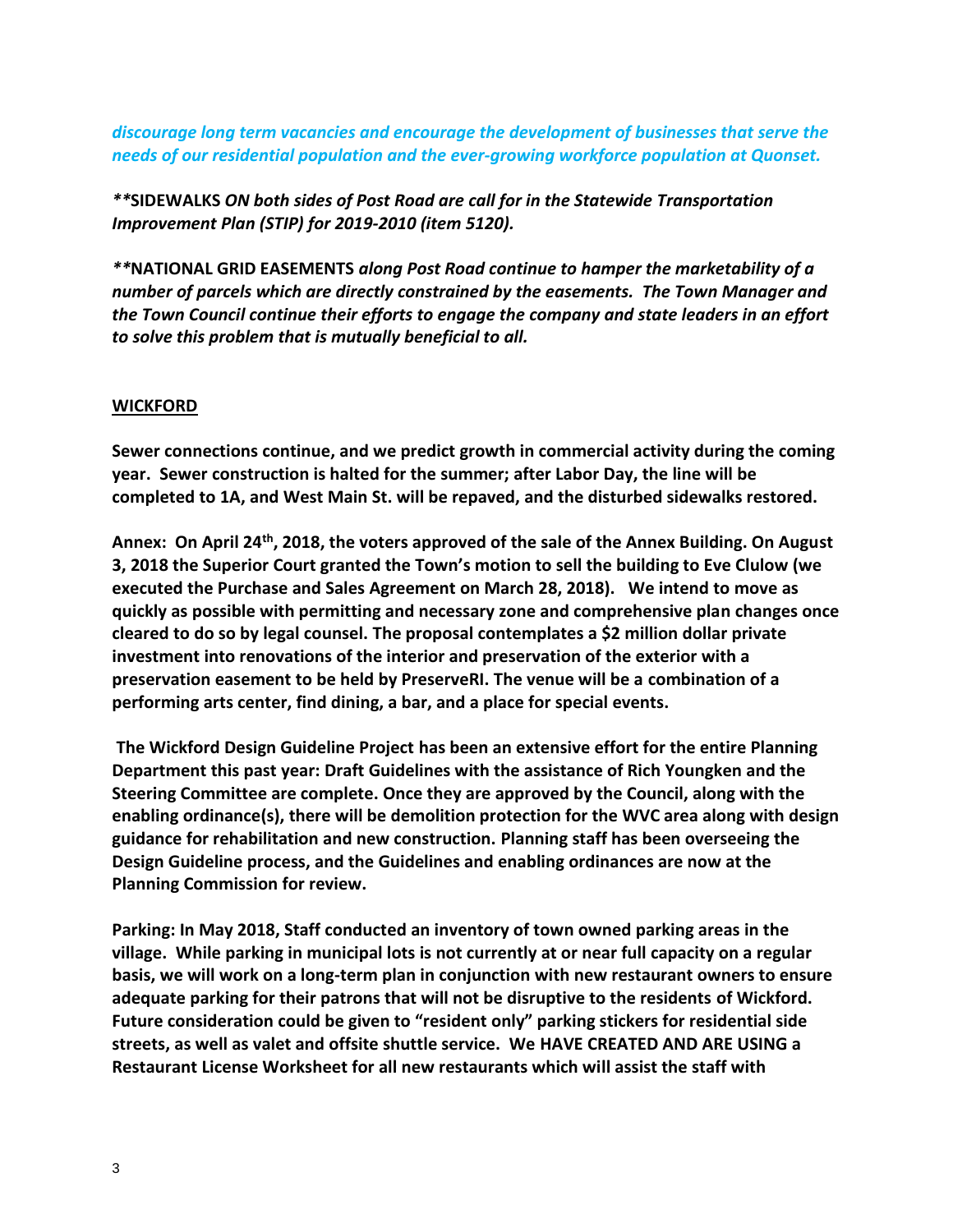**calculating the necessary parking requirements and ensure that off-site parking, when needed, is adequately addressed.**

**Currently there are two vacancies in WVC: one in Avis Block (1 West Main) and 61 Brown (parking lot building). 61 Brown St. sits in the middle of the municipal lot: is has six private, unmarked parking spaces. This property has been for sale for over two years, primarily because of the FEMA requirement for elevation of building to BFE if improvements exceed 50% of the property value.**

**The former Beach Rose is now "Wickford on the Water" with extended hours for evening dining.**

**A new restaurant/wine bar ("Salt") is proposed for 1 Brown St. (old Kayak Centre). The liquor license application is pending; the proposal shows 49 seats.**

**Wickford Woods: 40 two bedroom 55+ age restricted condominiums under construction. Some are duplexes, and some are single units.**

#### **WICKFORD JUNCTION**

**Our Draft Comprehensive Plan (page 51) reads:**

**"Wickford Junction received mixed reviews from residents, mainly due to the type of commercial development and potential drain on natural resources. Most participants in the planning process saw the station as an asset that could be a driver of economic development but was not yet fulfilling it's potential. More activity, better connections, and mixed use (housing, retail, and offices) and transit-oriented development were seen as important steps to improve Wickford Junction."**

**Staff is currently analyzing the Wickford Junction zoning ordinance because a number of parties have shown an interest in residential development. Our Water Department has engaged a consultant to do a nutrient/existing conditions analysis. The goal of this study is to determine what the current carrying capacity of the district is and whether or not our ordinance is functional or in need of amendment based upon those findings. Once their findings are shared, the conversation about WJ development will continue. Staff is part of the State's TOD Working Group and continues to discuss ways in which we can improve the functionality of Wickford Junction as a mixed-use Transit Oriented District.**

**CVS at Route 2 and 102: They are in the process of submitting plans for fire review prior to receiving building permits.**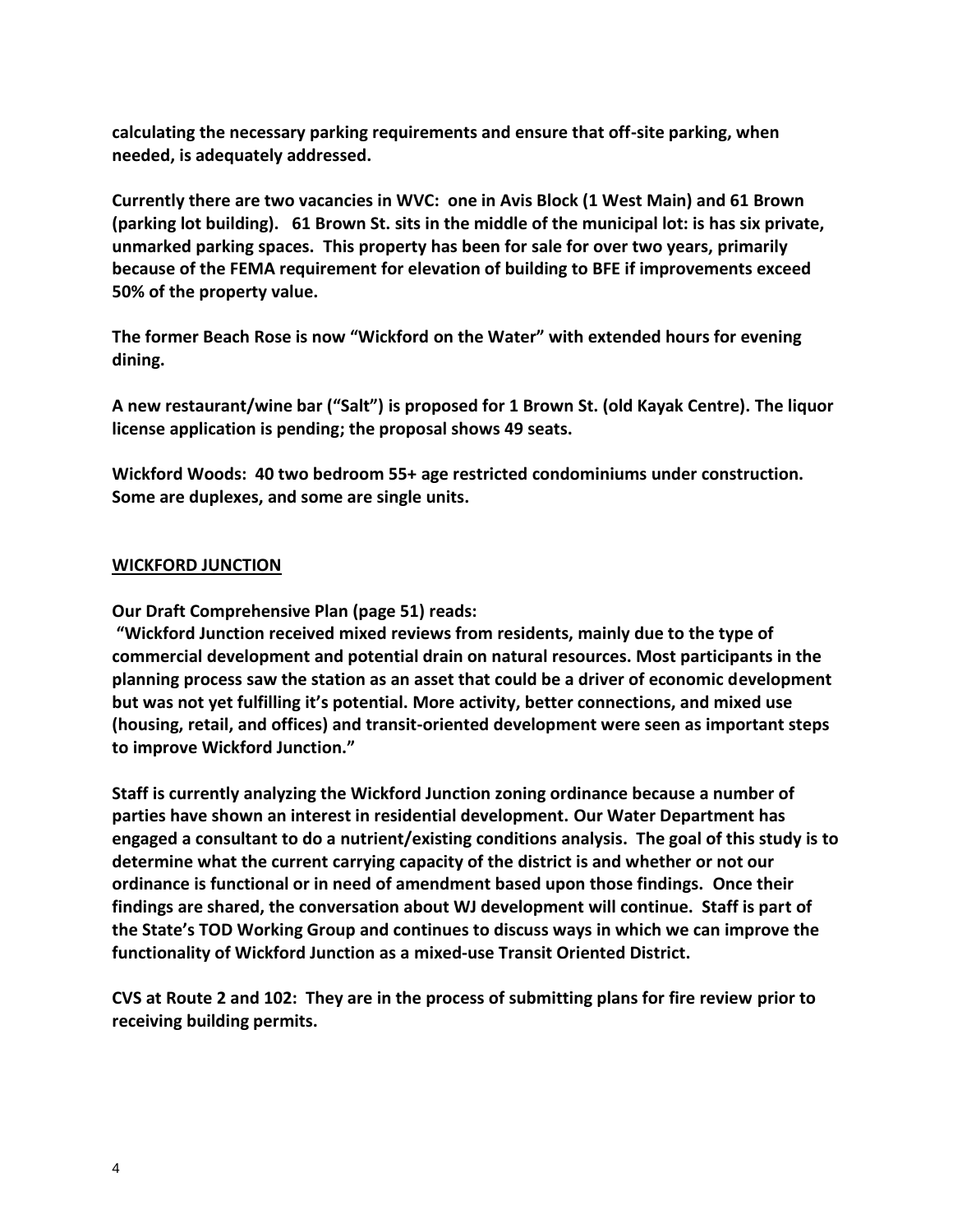#### **ECONOMIC DEVELOPMENT ADVISORY BOARD**

**This extremely dedicated group of volunteers completed an inventory of town owned land in the fall of 2017 which culminated in adding two parcels to the 4/24/2018 ballot which were approved for sale by the voters. EDAB members are working on a "metrics measurement tool" that will offer measurement tools to monitor economic development moving forward. thus far. Implementation efforts include the EDAB Post Road Working Group and sub groups which have been meeting with engaged residents and businesses to vet common concerns and thoughts for improvement (i.e. connectivity through better crosswalks, off street parking lot connections, sidewalks and bike lanes). EDAB is interested in finding individuals who sustain this public engagement and may be interested in forming a "Post Road Economic Development Advisory Board" like the WEDAB sub-group formed as an outgrowth of EDAB.**

**Wickford Economic Development Advisory Board (WEDAB) continues to provide invaluable input and guidance on the Design Guidelines, and on ways to advance economic growth in the Village with the advent of sewers.** 

#### **ECONOMIC DEVELOPMENT GRANTS PENDING**

**\$292,000 Commerce RI Streetscape Grant (with a one third match to be provided by the Town) is intended to make improvements to both the infrastructure and the aesthetics of the municipal parking lot off of Brown St. in Wickford Village. Improvements include better stormwater management, a raised platform connected walkway from Brown Street to the existing sidewalks, improved park space, lighting, traffic circulation, and potentially improved and added non-resident dock space for kayaks and boats. The issuance of the RFP if forthcoming. Ocean State Job Lot is on board with the concept** *provided that* **the design does not reduce their number of parking spaces. Work should be completed per the grant by 11/30/2019.**

#### **COMMERCIAL TAX REVENUE FOR FY 2018 COMPARED TO FY 2017**

| <b>FY 2018</b> | @18.59 | \$10,828,853.46 |
|----------------|--------|-----------------|
| <b>FY 2019</b> | @19.09 | \$11,122,752.22 |

**We see a modest increase; note that the Lowe's property has come off the tax rolls for FY2019 as the building was vacated and returned to the Quonset Development Corporation.**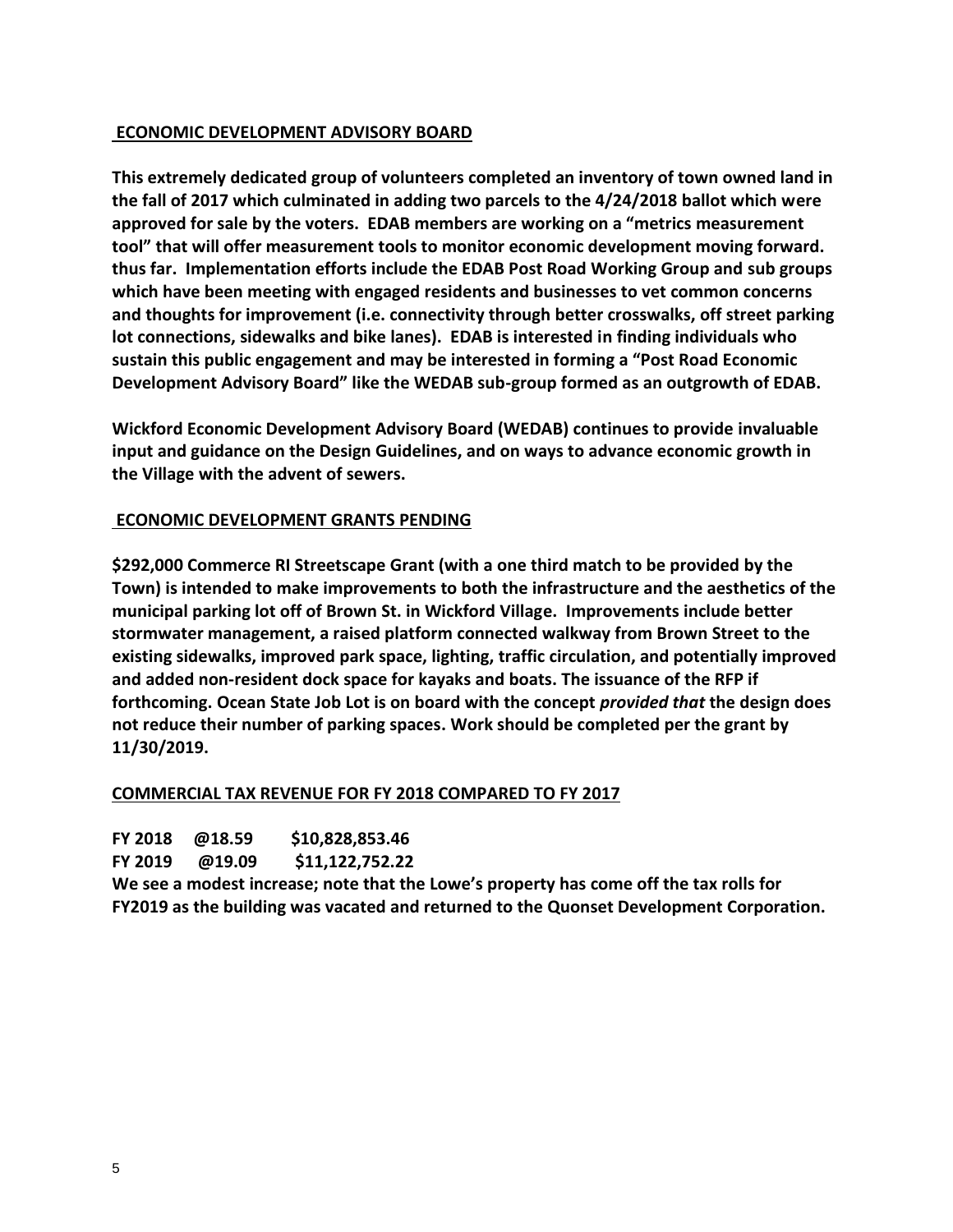#### **RESIDENTIAL DEVELOPMENT FOR FY 2018 COMPARED TO FY 2017 AND FY 2016**

**We are seeing a substantial increase in residential units, mostly due to the Reynold's Farm development. Building Permits: FY2016: 73 single family units FY 2017: 22 single family units; 24 condominiums, 24 apartments (1 building) FY 2018 (through 6/30/2018): 101 single family units, 90 apartments (2 buildings); 3 mobile homes FY 2019 (7/2018-current): 39 single family units, 1 mobile home**

**Additional residential housing units adds to our property tax revenue base and increases business for local merchants. As sales and rentals in developments such as Saw Mill Square and Reynold's Farm continue at current strength, it appears that we are addressing the national trend/demand for smaller, more densely concentrated housing.** 

**Town-wide School Enrollment:**

| 2016 | 3989                                         |  |
|------|----------------------------------------------|--|
| 2017 | 3999                                         |  |
| 2018 | 3920*                                        |  |
| 2019 | 3936                                         |  |
| 2020 | 3885                                         |  |
| 2021 | 3806                                         |  |
|      | *projected, NK School Department information |  |

**While the projections above predict a steady decrease in student enrollment for the near future, it is extremely important that we continue to work closely with the school department to monitor anticipated vs. actual school enrollment numbers as new residential developments evolve.** 

#### **CHANGES IN BUSINESS TENANCIES (COT)**

**COT'S in town have increased over the past two years; they are a combination of retail, office and restaurant facilities. COTs are not indicative of an increase in the overall number of businesses in town, as most are new entities coming into previously occupied space, but do show a moderate level of activity compared to previous years.**

| 2017:39  | 2014: 30 |
|----------|----------|
| 2016: 48 | 2015: 30 |

**It is expected that, as a natural outgrowth of the increased residential population along Post Road, and the sewer connection, we will see a demand for new restaurant activity, particularly along Post Road South.**